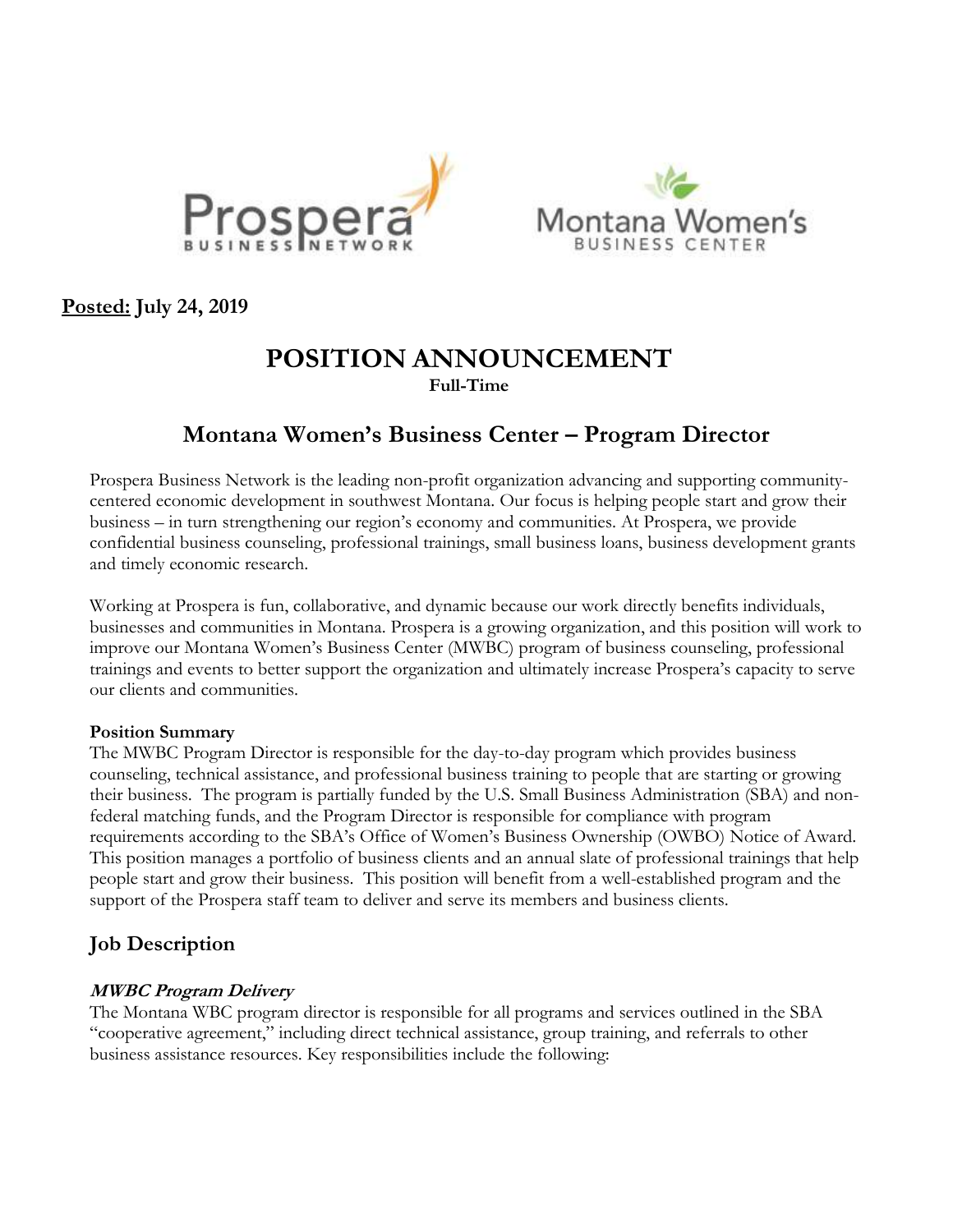# **Business Counseling**

Provide short and long-term confidential counseling services to an individual and/or business by phone, online or face-to-face. Responsibilities include, but are not limited to:

- Assist clients with business planning, financial review and analysis, marketing plan assistance, managing a business, cash flow management, projections, financing, human resources and other information needed for the operation of a business enterprise;
- Manage on-going client communications (by phone and email);
- Manage client intake and reporting processes, for about 10-15 client meetings/week;
- Conduct surveys and outreach for ongoing client reporting;
- Conduct the Annual Economic Impact study;
- Collaborate with other WBC and SBDC business counselors.

# **Professional Business Trainings**

Plan and implement a series of annual professional business trainings

- Attract "guest" trainers (subject matter experts) to deliver coursework and keep the program fun, lively, and effective;
- Keep the website updated with current and upcoming trainings;
- Build registration forms in our Customer-relationship management (CRM) system;
- Create content for website, social media, and press releases;
- Sellout our class schedule and build a pipeline of training clients;
- Professionally represent Prospera and the MWBC at our events;
- Coordinate all logistics with catering, instructors, sponsors, event locations, and partners;
- Organizing and purchasing needed supplies and/or refreshments;
- Manage all aspects of training budgeting; sponsorships and partner relations and co-planning;
- Design event collateral in canva.com; sourcing logos, photos, and training details;
- Manage multi-channel event marketing through our websites, Constant Contact, local event calendars, Facebook, Instagram and print media;
- Conduct post-event surveys and follow up; training reporting and record-keeping;
- Promote the increased use of  $(\underline{ed2go.com})$ , our online training platform

# **MWBC Grant Management**

- Coordinate positive working relationships with the MWBC Sub-Center at the Ravalli County Economic Development Authority, RCEDA
- Lead and complete all Montana WBC grant responsibilities;
- Write and prepare the annual program technical proposal (and grant renewal proposal), required every three years);
- Prepare all quarterly reports, program summaries and financials for mid-year and year-end reviews, performed by SBA District Office Technical Representative (DOTR). Preparation and delivery of quarterly and semi-annual reporting, including narrative reports, financial oversight/review, EDMIS management and client success stories;
- Participate in OWBO conference calls;
- Assist in the financial oversight of the Montana WBC budget, program income and expenditures.
- Manage client data entry and reporting in the SBA EDMIS II and Outreach Systems Neoserra reporting database.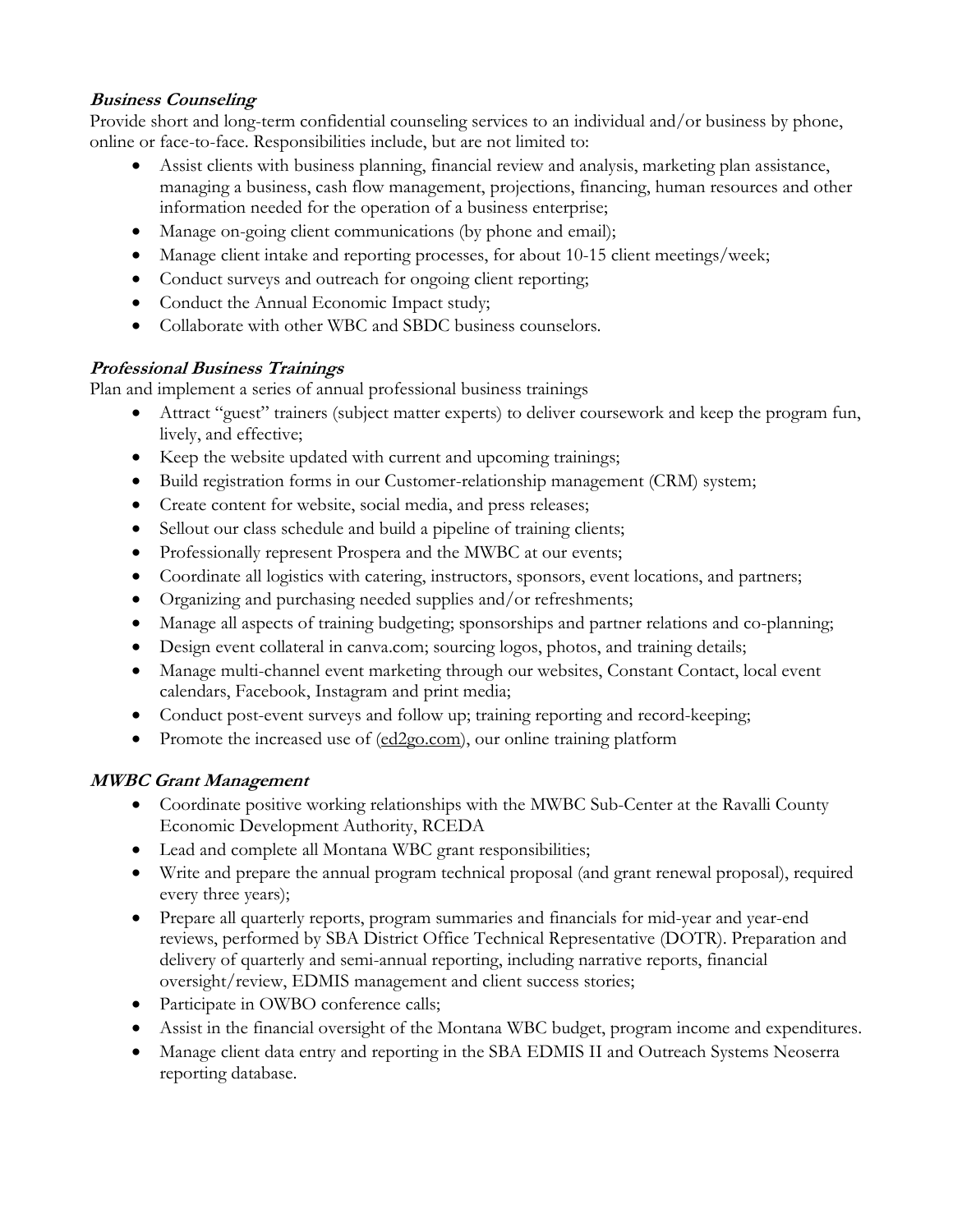#### **Outreach and Professional Relationships**

This position is responsible for developing a professional network with peers and state/federal agencies and serves as the point-of-contact with Prospera business members, financial institutions, partner organizations, and others to market MWBC services and to make professional referrals. Coordination with other agencies, including SBA District Office, SBDC's, MMEC, SCORE, universities, chambers of commerce, and professional women's groups is a core responsibility.

#### **Marketing and Communications**

This position is responsible for marketing and communicating the services of the Montana WBC program. Responsibilities include: getting success story photos, posting website updates, create print material, design email communications, create and post multi-channel social media outreach, and more.

#### **Business Development**

This position is responsible for sharing and utilizing the full offerings of Prospera to help support all of our business clients including business development grants, loan financing, and other programs we have that support our mission.

#### **Desired Skills & Qualities:**

- A connector; someone who loves being involved in the community and connecting our clients to the right business resource.
- Curious; willing to take initiative to advance client success.
- Passionate about Prospera's mission and role servicing the needs of the community.
- Skilled communicator; with excellent inter-personal skills for 1:1 counseling and public speaking.
- Business savvy; can quickly determine needs and solutions for business owners.
- Experienced using a client database for records and reporting.
- Exceptionally organized; loves logistics, educational events and has proven strategies for managing multiple projects and client appointments.
- Collaborative and resourceful; able to build positive peer relationships at Prospera to deliver program and training goals.
- A desire to learn and grow with the needs of this position and with Prospera.

## **Required Qualifications:**

- A college degree and at least three-years of direct professional experience with business operations, business accounting and Quickbooks, educational events, marketing and communications; preferably in the nonprofit sector.
- Demonstrated expertise in program development and delivery; preferably with business clients.
- Understanding of the roles that marketing, communications, and events play in enhancing membership development, fundraising, and private donations.
- Experience with grant management and reporting; preferably with federal agencies.
- High computer literacy, adept with Microsoft Office Suite, Adobe, e-mail marketing tools, and donor databases.
- The ability to complete a 40-hour certification course from AASBC within six months of hire.